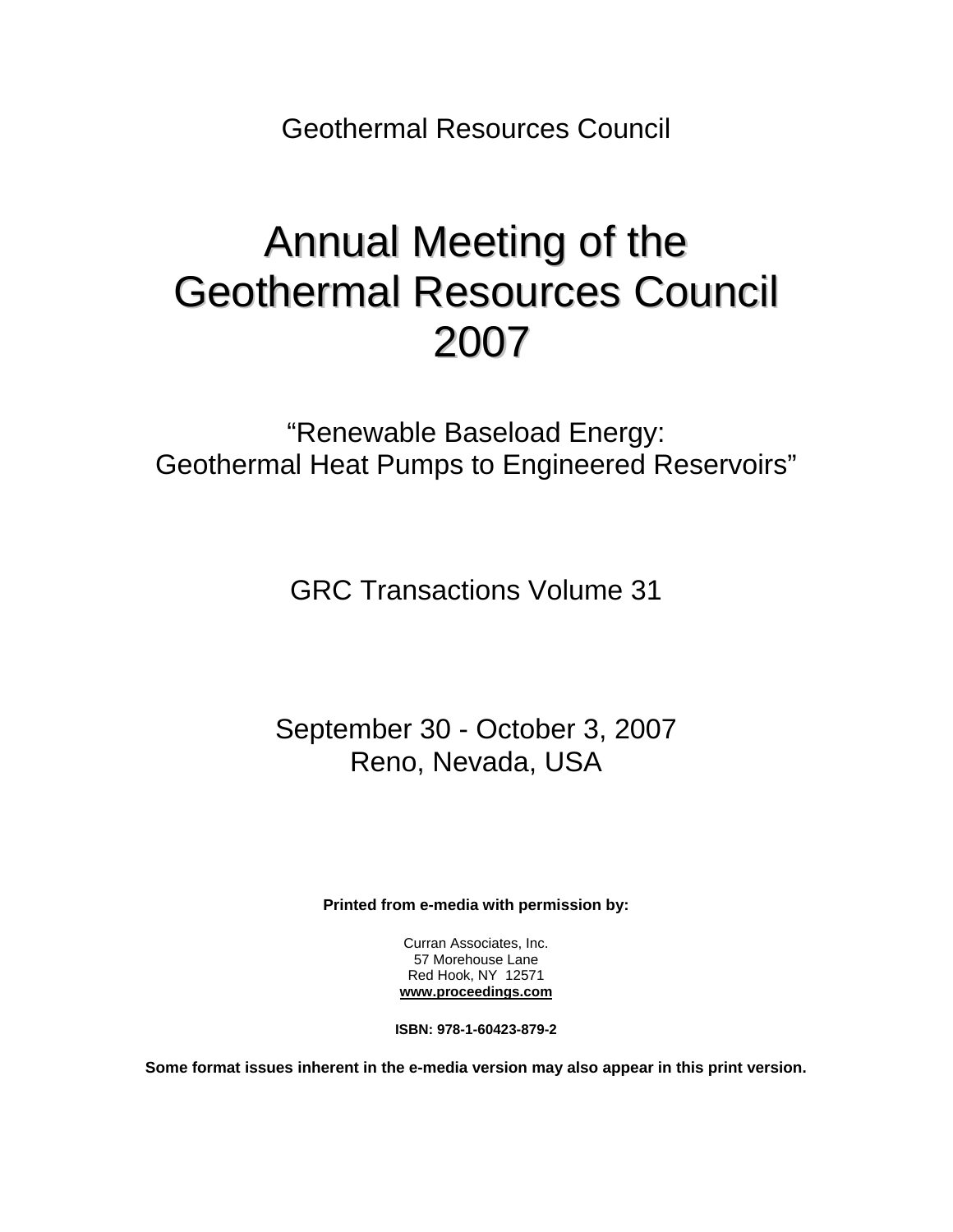Copyright © 2007 Geothermal Resources Council Printed in the United States of America

#### **Notice**

All views and conclusions in this publication are those of individual authors of papers in which they are contained, and should not be interpreted as necessarily representing the official policies and/or views/recommendations of the Geothermal Resources Council (GRC). Draft papers were reviewed by the GRC 2006 Annual Meeting Technical Program Committee. Final paper submissions were not reviewed for scientific and/or editorial correctness prior to publication. The papers presented in this publication are reproduced as faithfully as possible by the GRC. The contents of papers in this volume, however, are solely the responsibility of the authors.

ISSN: 0193-5933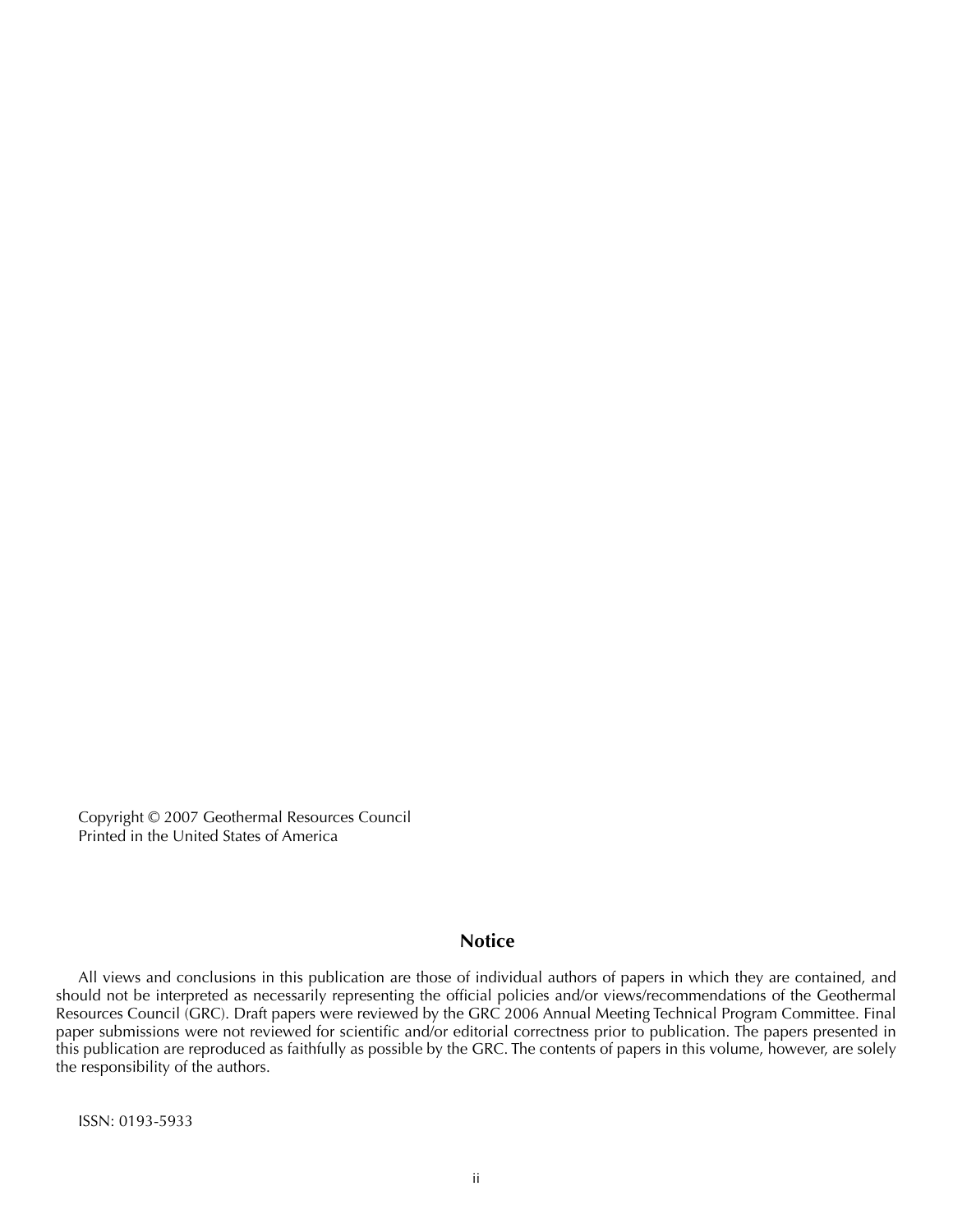## **TABLE OF CONTENTS**

#### *Advances in Past 20 Years*

|               | Drilling and Completions Technology for Geothermal Wells.                                                               |
|---------------|-------------------------------------------------------------------------------------------------------------------------|
|               | Recent Developments in Geothermal Power Plants.                                                                         |
|               | Advances in Geothermal Production Engineering in Recent Decades.                                                        |
|               | Advances in the Past 20 Years: Geochemistry in Geothermal Exploration,<br>Resource Evaluation and Reservoir Management. |
|               | Advances in Geothermal Resource Exploration Circa 2007.                                                                 |
|               | Geothermal Reservoir Engineering in the United States Since the 1980's.                                                 |
| <b>Africa</b> |                                                                                                                         |
|               | Coothermal Evaleration Opportunities                                                                                    |

| Geothermal Exploration Opportunities.                                                            |
|--------------------------------------------------------------------------------------------------|
| A Review of the Aluto Langano Geothermal Project and Recent Temperature<br>and Pressure Logging. |
| Olkaria III – A Successful Technology Transfer to Kenya.                                         |
| Hurdles to Financing Geothermal Development in ARGeo Countries,<br>with Special Focus on Kenya.  |
| Geothermal Resource of Rwanda.                                                                   |

#### *Assessment*

| Geothermal Potential Estimation Using Its Classification System, According to the<br>National Standardization Agency of Indonesia. |  |
|------------------------------------------------------------------------------------------------------------------------------------|--|
| U.S. Geothermal Supply Characterization.                                                                                           |  |
| Geothermometer Calculations for Geothermal Assessment.                                                                             |  |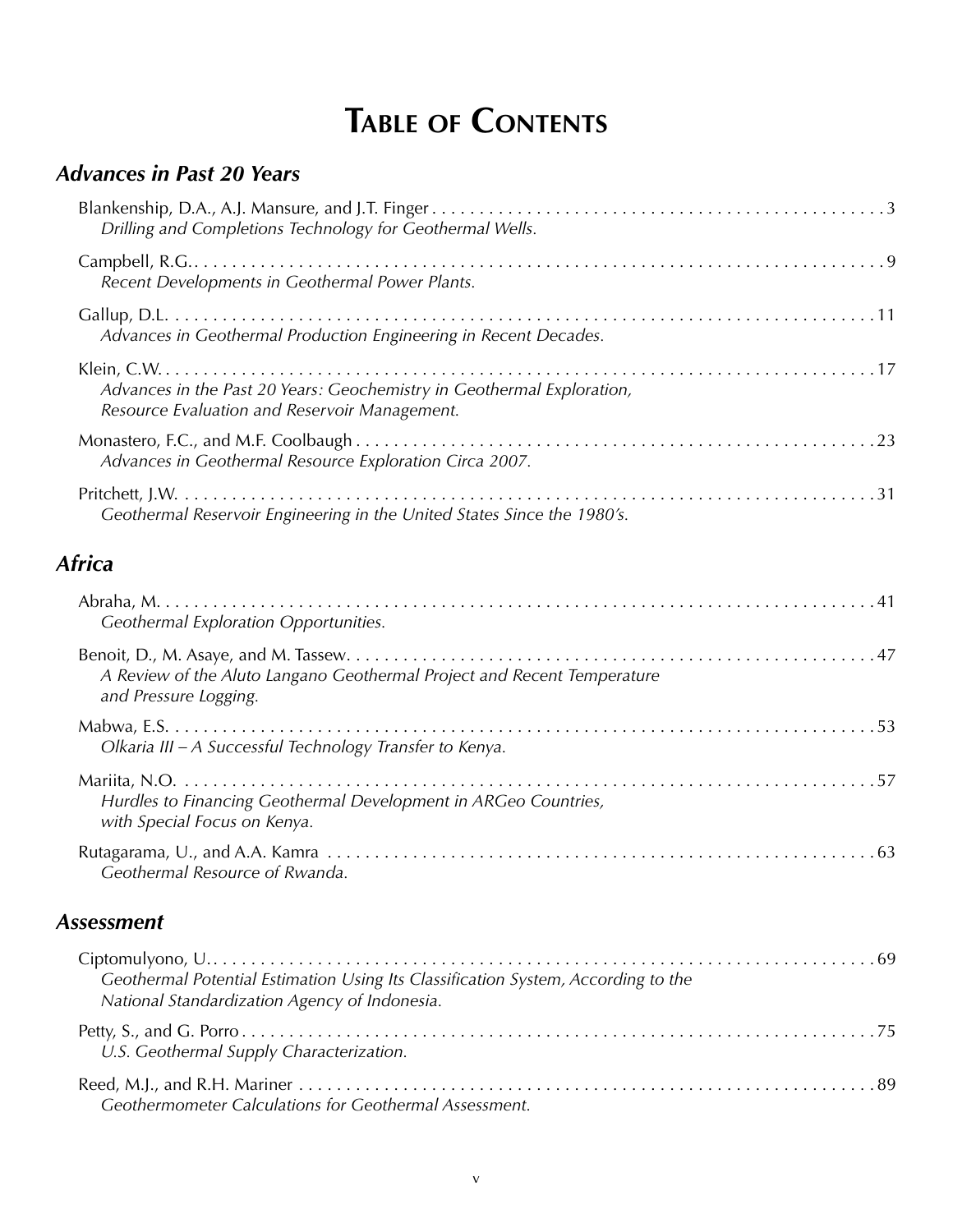| Ensuring Resource Adequacy for a Commercial Geothermal Project.                                                                                                                     |  |
|-------------------------------------------------------------------------------------------------------------------------------------------------------------------------------------|--|
| The USGS National Geothermal Resource Assessment: An Update.                                                                                                                        |  |
| Assessment of Thermal Resources in the Niutuozhen Geothermal Field,<br>Gu'an County, North China Basin.                                                                             |  |
| <b>Basin and Range</b>                                                                                                                                                              |  |
| Review of Selected Geothermal Areas in Southwestern Utah.                                                                                                                           |  |
| Core Drilling Operations and Geologic Analysis of GRED Well 87-5 at the<br>T G Power LLC Hot Sulphur Springs Geothermal Area, Tuscarora, Nevada.                                    |  |
| Using Seismic Refraction to Assess Geothermal Potential: An Updated View<br>of Crustal Thickness in the Great Basin.                                                                |  |
| Huebner, L., G. Oppliger, T. Van Gundy, N. Mankhemthong, J. McDonald,<br>Shallow Geophysical Investigations on the Redfield Campus, Steamboat Hills, Nevada<br>- Phase One Results. |  |
| Structural Controls of a Blind Geothermal System in the Northern<br>Pyramid Lake Area, Northwestern Nevada.                                                                         |  |
| <b>Case Studies</b>                                                                                                                                                                 |  |
| Injection Improvements in Low Permeability and Negative Skin Wells, Using Mechanical<br>Cleanout and Chemical Stimulation, Berlin Geothermal Field, El Salvador.                    |  |
| Low Cost Exploration, Testing, and Development of the Chena Geothermal Resource.                                                                                                    |  |
| Fluid Evolution in the Deep Reservoir of the Mt. Amiata Geothermal Field, Italy.                                                                                                    |  |
| Hot Rocks in Australia - National Outlook.                                                                                                                                          |  |
| 1997-2006: A Decade of Geothermal Power Generation in Mexico.                                                                                                                       |  |
| The Los Humeros Geothermal Reservoir, Puebla, Mexico.                                                                                                                               |  |
|                                                                                                                                                                                     |  |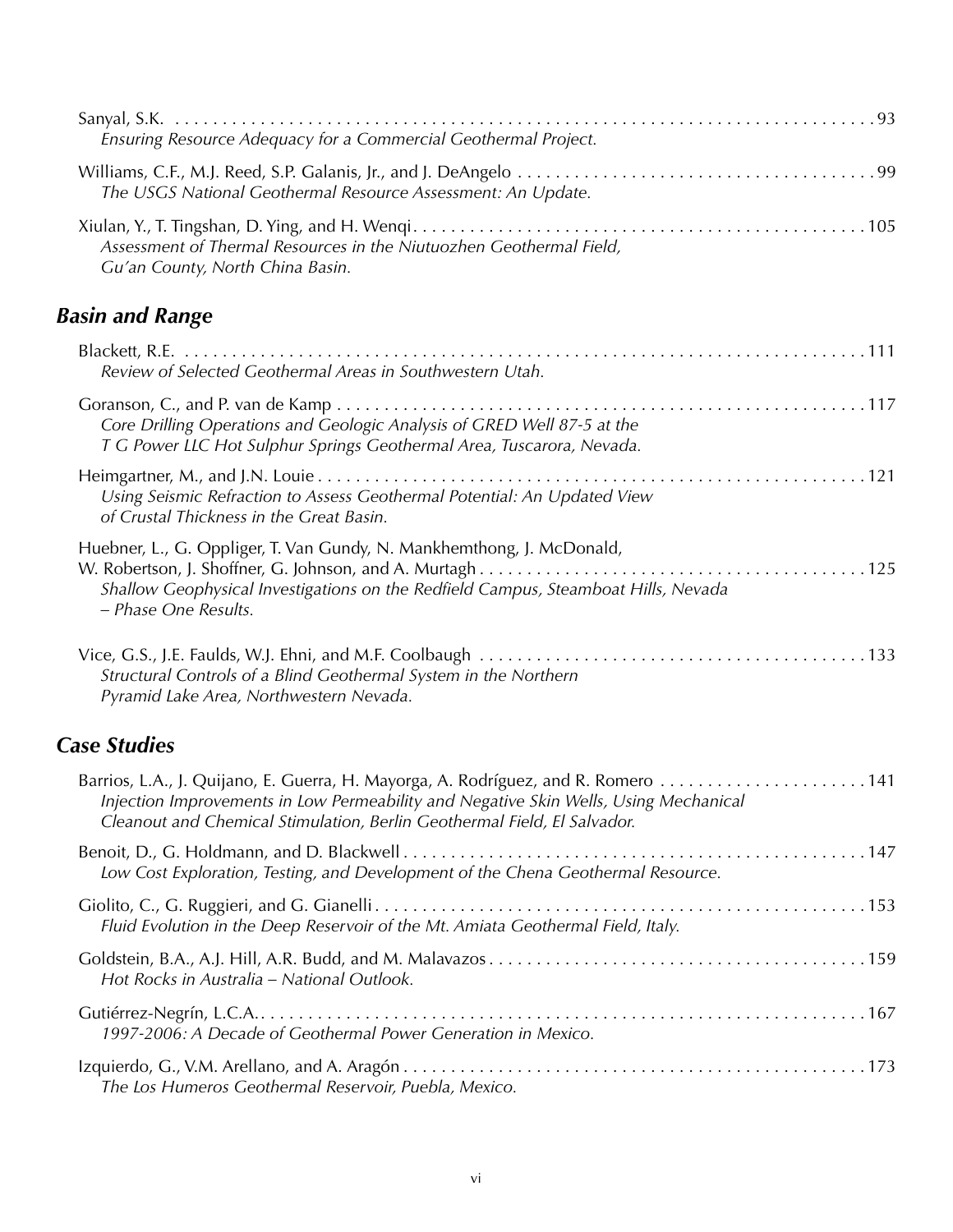| Resource Exploitation at Steamboat, Nevada: What it takes to Document and<br>Understand the Reservoir/Groundwater/Community Interaction. |
|------------------------------------------------------------------------------------------------------------------------------------------|
| Three-Dimensional Inversion of Magnetotelluric Data over the<br>Coso Geothermal Field, Using a PC.                                       |
| Geothermal Power Plant Site Selection with Environmental Consideration<br>in Namafjall Area, North Iceland.                              |
| Carbonate Scale Inhibition in a High-Gas Geothermal Well, Germencik, Turkey.                                                             |
| Technical Experiences of Brine Injection Pumping Stations in El Salvador's<br>Geothermal Fields.                                         |

#### *Direct Use*

| Sustainable Production of a Closed Loop Geothermal Well.                                                         |  |
|------------------------------------------------------------------------------------------------------------------|--|
| Feasibility of a Geothermal Direct Use Enterprise Park in Puna, Hawaii.                                          |  |
| Examples of Combined Heat and Power Plants Using Geothermal Energy.                                              |  |
| Potential for Geothermal Technologies in Heat Recovery.                                                          |  |
| Nevada Geothermal Utility Company: Nevada's Largest Privately Owned Geothermal Space<br><b>Heating District.</b> |  |

#### *Drilling*

| Feasibility of Spallation Drilling in a High Pressure, High-Density, Aqueous Environment:<br>Characterization of Heat Transfer from an $H_2$ -O <sub>2</sub> Flame Jet. |  |
|-------------------------------------------------------------------------------------------------------------------------------------------------------------------------|--|
| Reduced Density Keys Success in Cementing Geothermal Well.                                                                                                              |  |
| Design Issues for Deep Geothermal Wells in the Bulalo Geothermal Field, Philippines.                                                                                    |  |
| Well Productivity Enhancement by Drilling Multi-Legged Wells - A Quantitative Assessment.                                                                               |  |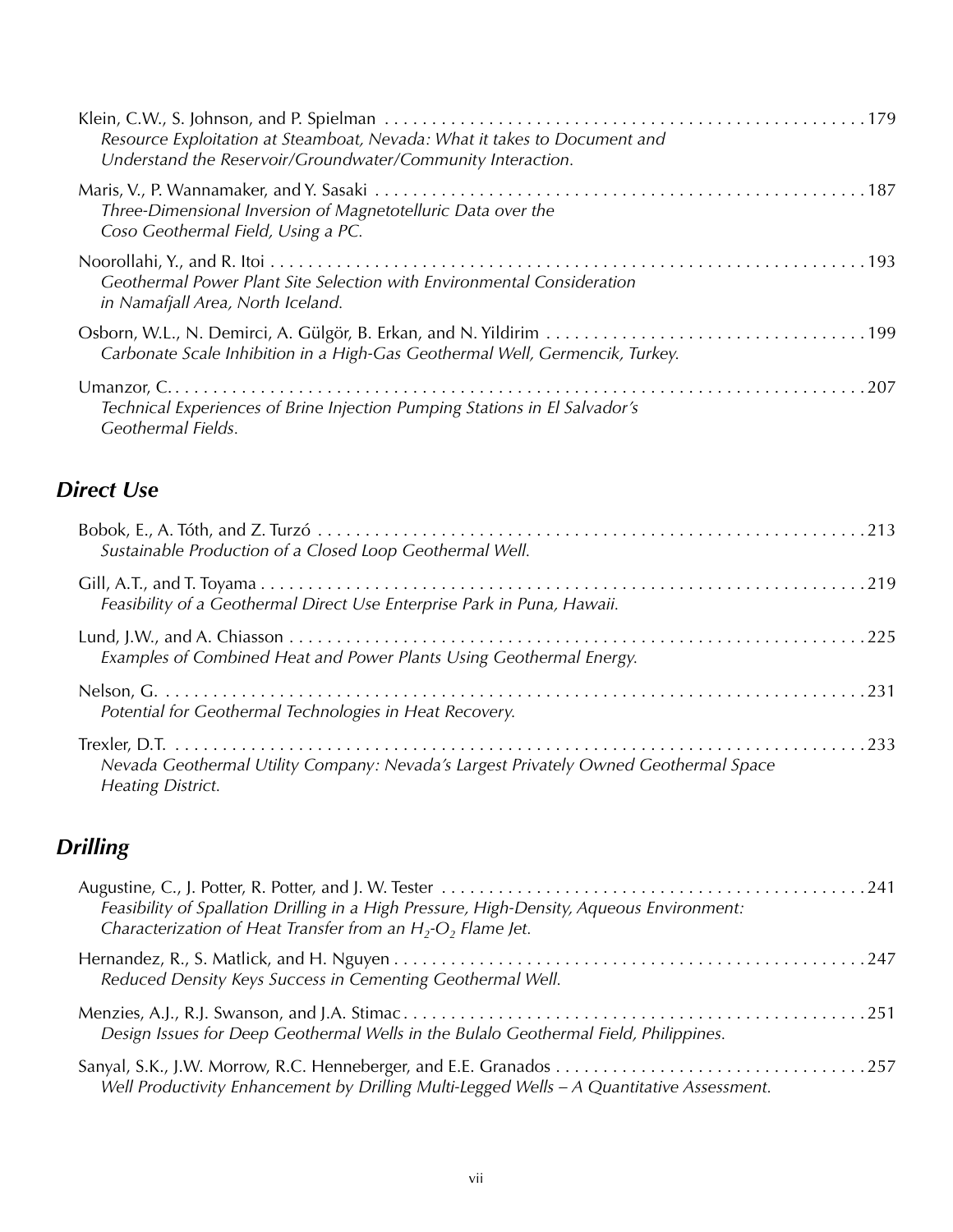#### *Enhanced Geothermal Systems*

| Analysis of Microseismic Events from a Stimulation at Basel, Switzerland.                                                                                         |
|-------------------------------------------------------------------------------------------------------------------------------------------------------------------|
| Enhanced Geothermal Resources: Indian Scenario.                                                                                                                   |
| Identifying Fractures and Relative Ages Using Fluid Inclusion Stratigraphy:<br>Preliminary Results.                                                               |
| Pore Pressure and Stress Distributions Around an Injection-Induced Fracture.                                                                                      |
| On Reliability of Stress Determined by Hydraulic Fracturing Stress Measurement<br>using Transverse Fractures.                                                     |
| Huenges, E., I. Moeck, A. Saadat, W. Brandt, A. Schulz, D. Bruhn, H-G. Holl,<br>Geothermal Research Well in a Deep Sedimentary Reservoir.                         |
| Ledru, P., D. Bruhn, P. Calcagno, A. Genter, E. Huenges, M. Kaltschmitt, C. Karytsas,<br>ENhanced Geothermal Innovative Network for Europe: The State-of-the-Art. |
| Evaluation of Flow Anisotropy Within a Simulated Shear Fracture<br>Under Stress Conditions from Shallow to Deep Reservoirs.                                       |
| Role of Fluid Pressure in the Production Behavior of Enhanced Geothermal Systems<br>with $CO2$ as Working Fluid.                                                  |
| Is EGS Commercially Feasible?                                                                                                                                     |
| Observation of Flow Path Change in Rock Fracture Under Hydrothermal Condition<br>Using a Coupled Experimental-Numerical Method.                                   |
| Exploration                                                                                                                                                       |
| 3D MT Resistivity Imaging for Geothermal Resource Assessment and Environmental<br>Mitigation at the Glass Mountain KGRA, California.                              |
| Detection of Surface Temperature Anomalies in the Coso Geothermal Field Using<br>Thermal Infrared Remote Sensing.                                                 |
| Use of Electrical Surveys for Geothermal Reservoir Characterization:<br>Beowawe Geothermal Field.                                                                 |

viii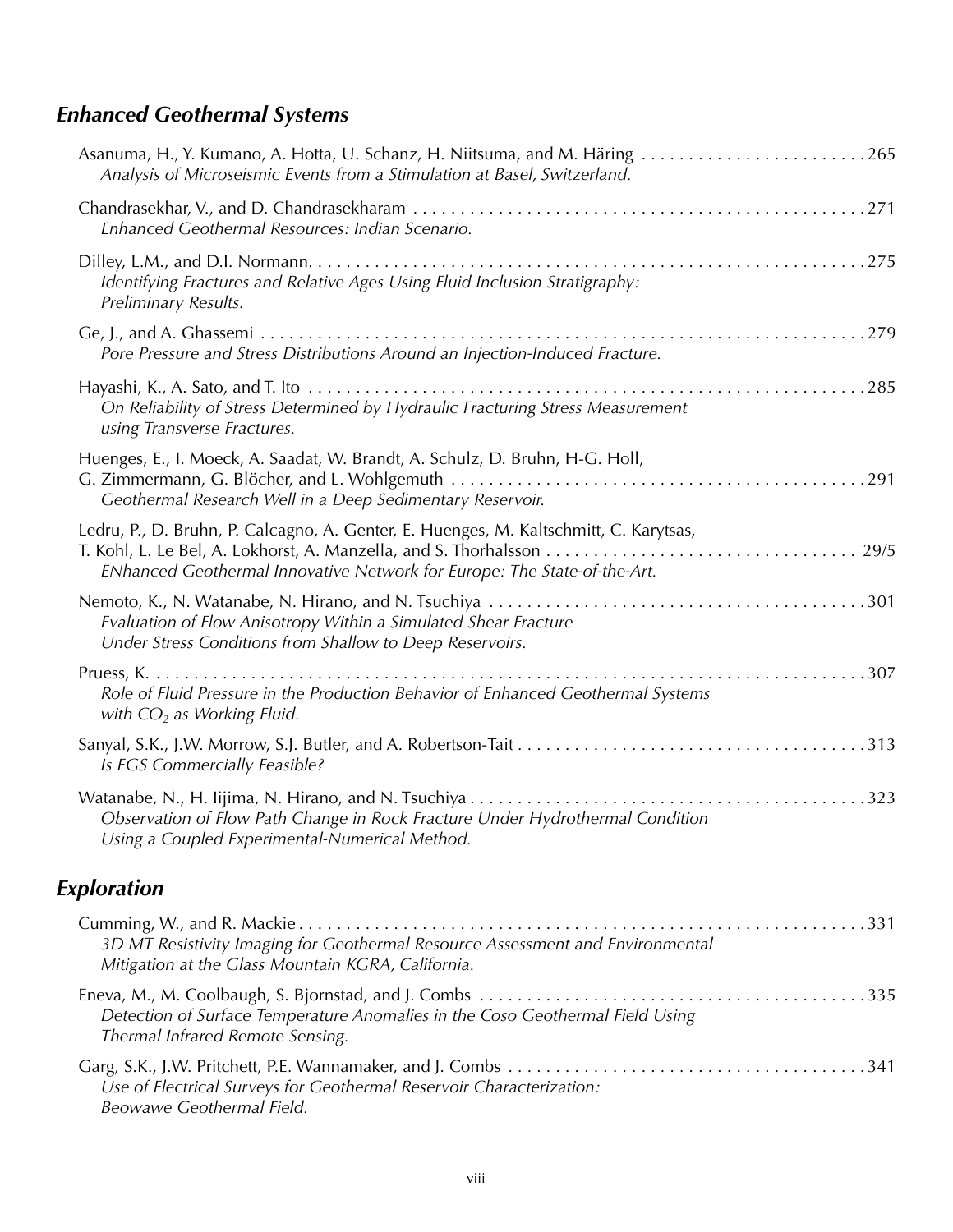| Main Features of Exploration Wells EAZ-1 and EAZ-2, Los Azufres Geothermal Field, Mexico.                                  |
|----------------------------------------------------------------------------------------------------------------------------|
| Gaseous Emissions from Steamboat Springs, Brady's Hot Springs,<br>and Desert Peak Geothermal Systems, Nevada.              |
| Development of 2-Meter Soil Temperature Probes and Results of<br>Temperature Survey Conducted at Desert Peak, Nevada, USA. |
| Application of Airborne Thermal Infrared Imagery to Geothermal Exploration.                                                |
| <b>Faults</b>                                                                                                              |
| Active Faults and Neotectonics at Geothermal Sites in the Western Basin and Range:<br>Preliminary Results.                 |
| Double Difference Earthquake Locations at the Salton Sea Geothermal Reservoir.                                             |
| Stress and Fluid-Flow Interaction for the Coso Geothermal Field Derived<br>from 3D Numerical Models.                       |
| Exploring the Relationship between Geothermal Resources and<br>Geodetically Inferred Faults Slip Rates in the Great Basin. |
|                                                                                                                            |

| Assessment of Fractures and Faults of Alid Geothermal Area. |
|-------------------------------------------------------------|

### *Financing*

| Monetizing Tax Credits in Geothermal Projects |  |
|-----------------------------------------------|--|

#### *GPW/Utilities*

| Low-Temperature Geothermal Power Generation with HVAC Hardware.    |  |
|--------------------------------------------------------------------|--|
| Geothermal Heat Pumps: Best Practices from Utility Programs.       |  |
| Utility Geothermal Working Group Update.                           |  |
| The Sacramento Municipal Utility District: Looking for Geothermal. |  |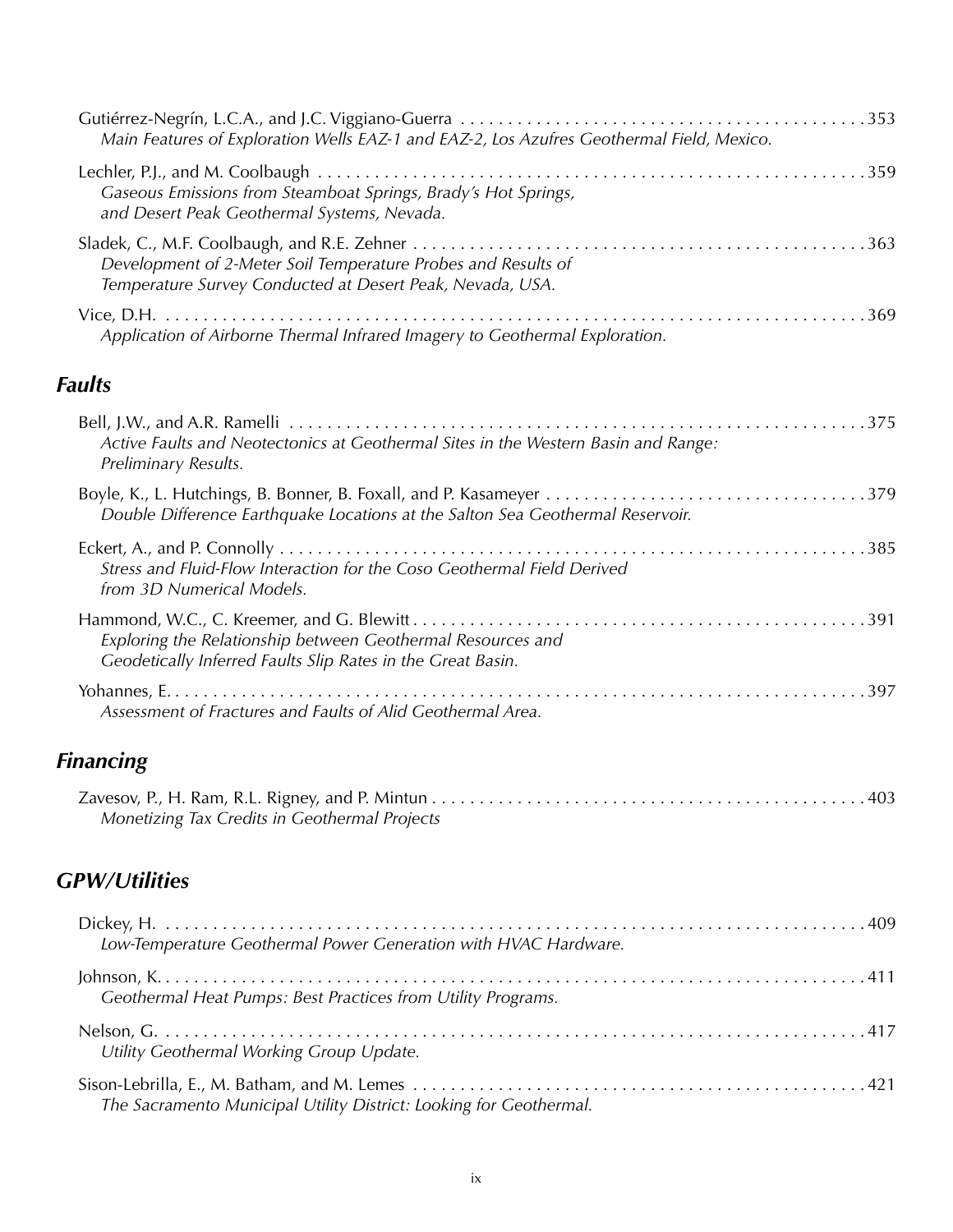#### *Geysers*

| Pre- and Post-Development Influences on Fieldwide Geysers NCG Concentrations.                                                                                                                             |
|-----------------------------------------------------------------------------------------------------------------------------------------------------------------------------------------------------------|
| Geysers Performance Update Through 2006.                                                                                                                                                                  |
| Analysis of Cause and Mechanism for Injection-Induced Seismicity<br>at The Geysers Geothermal Field, California.                                                                                          |
| Sanyal, S.K., C.W. Klein, J.R. McNitt, R.C. Henneberger, and K. MacLeod  447<br>Assessment of Power Generation Capacity of the Western Geopower Leasehold<br>at The Geysers Geothermal Field, California. |
| Deep Cooling Response to Injection in the Southeast Geysers.                                                                                                                                              |
| <b>Heat Pumps</b>                                                                                                                                                                                         |
| Interpretation of Thermal Response Tests in the Presence of Groundwater Flow.                                                                                                                             |
| Garcia-Gutierrez, A., R. Barragan-Reyes, and V.M. Arellano-Gomez 471<br>Research on Heat Pumps in México Operating on Geothermal<br>and Waste Energy as Heat Source.                                      |
| Geothermal Site Investigation – Present Developments of the Geothermal Response Test.                                                                                                                     |
| Seawater Central Heating - HYY Ground Sourced Heat Pump System<br>for Rebuilding the Central Heating Project in a Middle School of Dalian.                                                                |
| Beijing's Demonstration Activities in Geothermal Source Heat Pumps in China.                                                                                                                              |

#### *Power Plants*

| Elevating Geothermal Temperatures.                                                                           |
|--------------------------------------------------------------------------------------------------------------|
| Organic Rankine Cycles in Geothermal Power Plants: 25 Years of Ormat Experience                              |
| Geothermal Steam Production by Solar Energy.                                                                 |
| Lahendong II Geothermal Power Plant Project in Indonesia.                                                    |
| The Chena Hot Springs 400kW Geothermal Power Plant: Experience Gained<br>During the First Year of Operation. |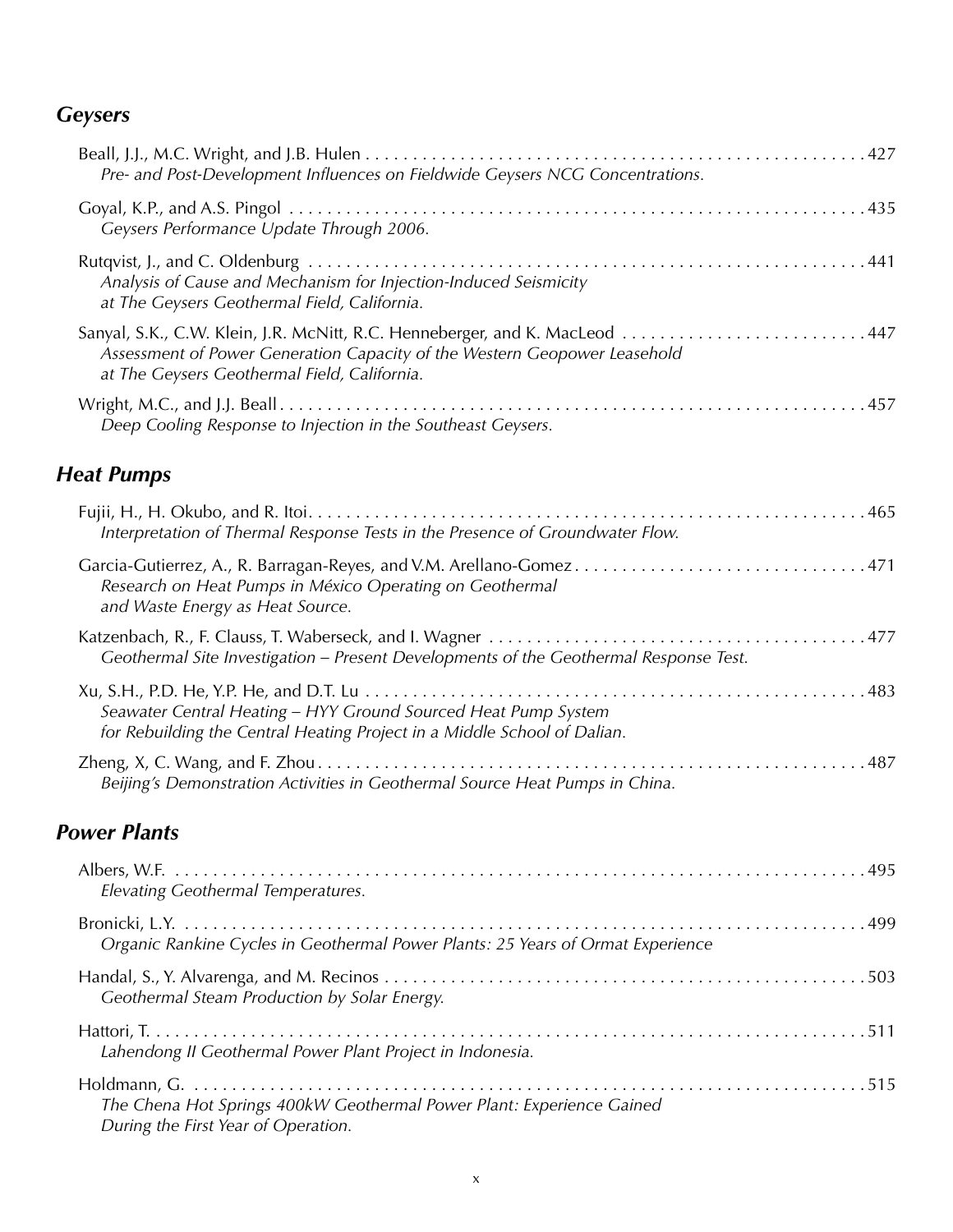| Pico Vermelho Geothermal Project, Azores, Portugal.                                                  |  |
|------------------------------------------------------------------------------------------------------|--|
| Application of 12% Cr Steel for Geothermal Turbine Rotor.                                            |  |
| Cost Effective Small Scale ORC Systems for Power Recovery<br>from Low Enthalpy Geothermal Resources. |  |
| Recommissioning Non-Operating Power Projects - The Bottle Rock Geothermal Case Study.                |  |

#### *Reservoir Engineering & Monitoring*

| Geothermal Inflow Performance Relationships with Well Damage Effect<br>and Their Applications.                                                          |
|---------------------------------------------------------------------------------------------------------------------------------------------------------|
| Intermittent Recharge Processes at the Los Humeros (Mexico)<br>Geothermal Reservoir Indicated by Analysis of Gas Data.                                  |
| Subsidence Monitoring in Imperial Valley, California, Using Satellite Radar Interferometry.                                                             |
| Measurement of Thermal Conductivity and Diffusivity of Drill Core Samples<br>from the Los Humeros Geothermal Field, Mexico, by a Line-Source Technique. |
| Reinjection Scheme in Momotombo, Nicaragua, on the Basis of Reservoir Pressure<br>Monitoring, Tracer Test Analysis and Numerical Modeling Study.        |
| Recovery Energy from a Depleted Reservoir Zone in the Cerro Prieto Geothermal Field.                                                                    |
| Geothermal Well Productivity: Why Hotter is Not Always Better.                                                                                          |
| Preliminary Results of a Surface Deformation Study, Using Differential<br>InSAR Technique at the Cerro Prieto Geothermal Field, B.C., Mexico.           |

#### *Using Oil & Gas Wells*

| Utilizing Organic Rankine Cycle Turbine Systems to Efficiently Drive Field Injection Pumps.                                                                    |  |
|----------------------------------------------------------------------------------------------------------------------------------------------------------------|--|
| Natural Gas as Geothermal Energy Carrier.                                                                                                                      |  |
| State Policy Recommendations for Geopowering Texas - An Example for States<br>to Follow in Developing Their Geothermal Energy Resource on Non-Federal Acreage. |  |